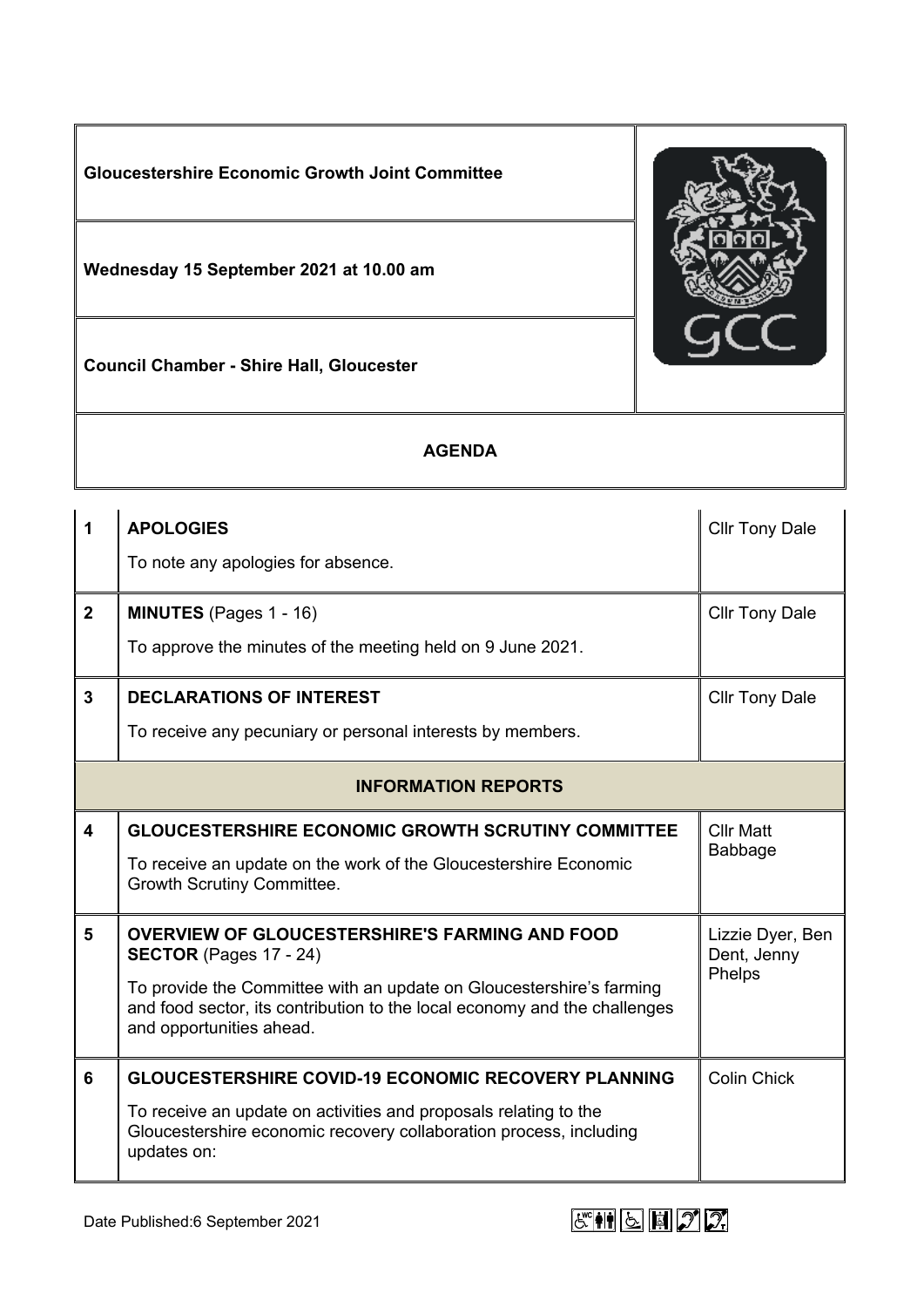|                  | Gloucestershire County Council (GCC)'s Covid-19 Economic<br>$\bullet$<br>Dashboard;<br>the Community Renewal Fund bid; and<br>$\bullet$<br>District councils to provide brief verbal updates at the meeting on<br>$\bullet$<br>their recovery plans, and on the outcome of Levelling Up bids.<br>Dashboard and information slides to follow. |                       |  |
|------------------|----------------------------------------------------------------------------------------------------------------------------------------------------------------------------------------------------------------------------------------------------------------------------------------------------------------------------------------------|-----------------------|--|
| $\overline{7}$   | <b>GFIRST LEP UPDATE (Pages 25 - 32)</b><br>To receive an update on the work of the GFirst LEP, including the tourism<br>strategy, and to introduce the new Chair of the GFirst LEP.                                                                                                                                                         | Dev<br>Chakraborty    |  |
| 8                | <b>BUSINESS RATE POOL</b> (Pages 33 - 40)<br>To receive an update on the Business Rate Pool.                                                                                                                                                                                                                                                 | Andrew<br>Cummings    |  |
| <b>WORK PLAN</b> |                                                                                                                                                                                                                                                                                                                                              |                       |  |
| $\overline{9}$   | FORWARD (WORK) PLAN (Pages 41 - 44)                                                                                                                                                                                                                                                                                                          | <b>Cllr Tony Dale</b> |  |
|                  | To note the Committee work plan, and to consider items for discussion at<br>future meetings, including emerging SEDF proposals.                                                                                                                                                                                                              |                       |  |
| 10               | <b>FUTURE MEETINGS</b>                                                                                                                                                                                                                                                                                                                       | <b>Cllr Tony Dale</b> |  |
|                  | To note the dates of meetings for the remainder of 2021 and for<br>2022 (all meetings to start at 10am):                                                                                                                                                                                                                                     |                       |  |
|                  | 17 November 2021<br>16 March 2022<br>19 May 2022<br>7 September 2022<br>16 November 2022.                                                                                                                                                                                                                                                    |                       |  |

**Membership –** *Cllr Philip Robinson, Cllr Rowena Hay, Cllr Rob Bird, Cllr Richard Cook, Cllr Doina Cornell, Cllr Tony Dale (Chair) and Cllr Bernie O'Neill (Vice-Chair)* Dev Chakraborty

- **(a) DECLARATIONS OF INTEREST** Members requiring advice or clarification about whether to make a declaration of interest are invited to contact the Director of Policy, Performance and Governance, Rob Ayliffe 201452 328198 /fax: 425149/ e-mail: [rob.ayliffe@gloucestershire.gov.uk](mailto:rob.ayliffe@gloucestershire.gov.uk)) prior to the start of the meeting.
- **(b) INSPECTION OF PAPERS AND GENERAL QUERIES** If you wish to inspect minutes or reports relating to any item on this agenda or have any other general queries about the meeting, please contact: Laura Powick, Democratic Services Adviser :01452 324205/fax: 425850/e-mail: [laura.powick@gloucestershire.gov.uk](mailto:laura.powick@gloucestershire.gov.uk)
- **(c) GENERAL ARRANGEMENTS**